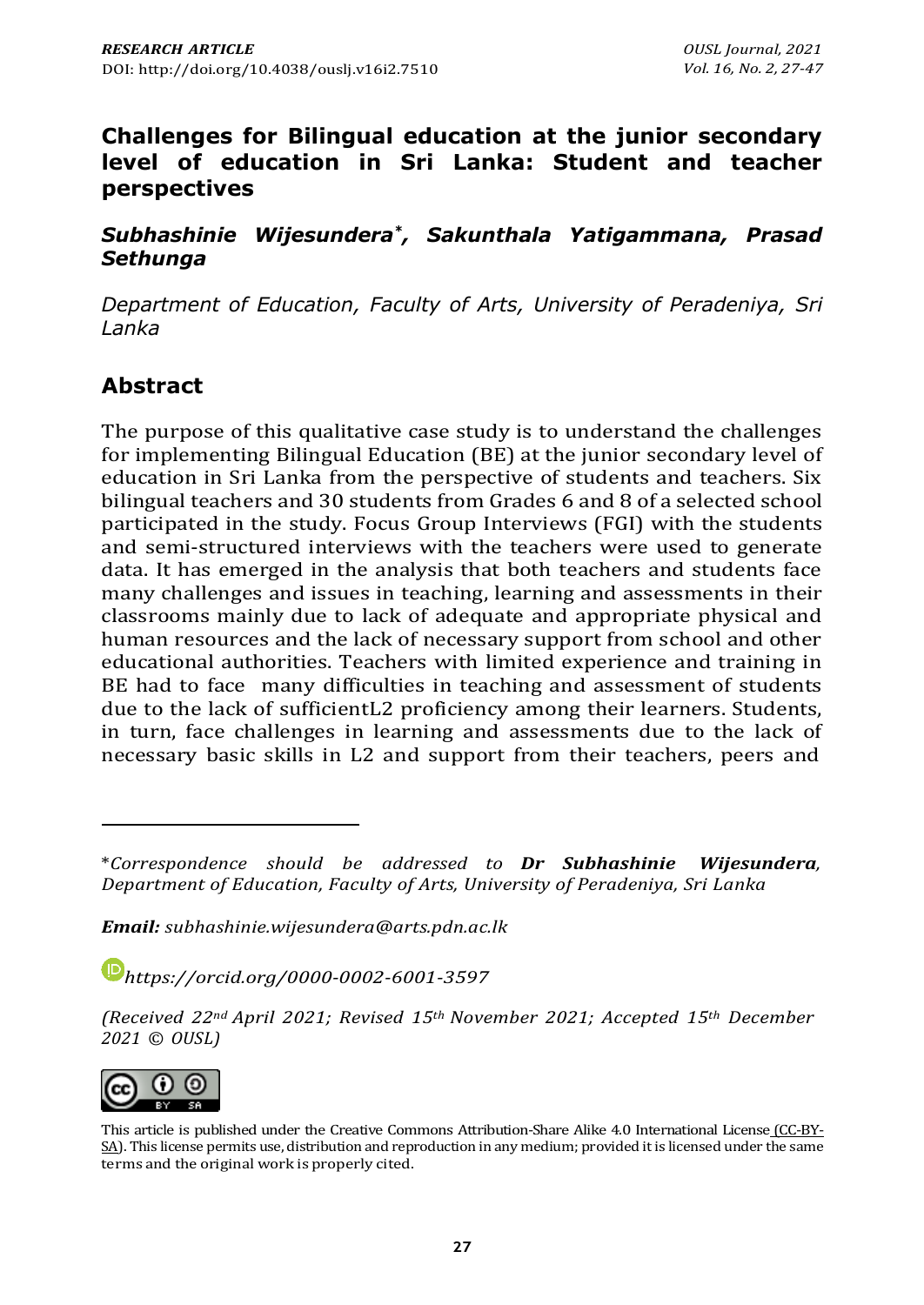home environments as well as self-learning skills. In conclusion, the authors argue that since BE is beneficial to both individuals and society, it needs to be expanded and further developed to enhance equity, inclusivity, and quality of education and capacity for lifelong learning among learners. Moreover, for successful implementation of BE, teachers and students should be adequately supported through a 'try level engagement' approach to education reforms.

**Keywords:** Bilingual education, Education reforms, Junior secondary level, Student and teacher perspectives, Teaching and learning

# **Introduction**

A growing body of research indicates that Bilingual Education (BE) is beneficial to individuals as well as society. In his meta-analysis of the effectiveness of BE, Greene (1998) asserts that BE helps children to learn English and subject content. Wijesekera et al. (2019) based on a study conducted in bilingual classrooms in Sri Lanka argue that BE can be used by the teachers to promote more inclusive and 'supraethnic' identities among learners. Benson (2002, 2004) observes that BE in developing countries indicates encouraging development efforts in improving participation in primary education and learning processes. However, the teachers in those countries work in challenging contexts, which constitute undertrained and underpaid teachers, under-resourced schools and undernourished children (Benson, 2004). Studies conducted in Sri Lanka (Wickremagamage et al., 2010; Karunakaran, 2011; World Bank, 2011; Perera, 2014) also indicate comparable challenges for successful implementation of BE at the junior secondary level.

Bilingual Education (BE) has been introduced to the education system in Sri Lanka since 2002 under the 'National Amity Schools Project' (HRD/EQD/2002/12). Studies conducted on the implementation of BE in Sri Lankan schools indicate that the performances of bilingual students are generally high in all subjects at the GCE (O/L) examination (World Bank, 2011). However, the programme faces several challenges (NIE, 2007; Wickremagamage et al., 2009; World Bank, 2011; Karunakaran, 2011; Perera et al, 2014). These challenges could be summarized as follows:

- shortage of teachers in the government schools who are adequately competent to teach other subjects in the English medium and teacher educators competent to develop bilingual teachers;
- lack of a suitable Content and Language Integrated Learning (CLIL) model which is generally used in other countries;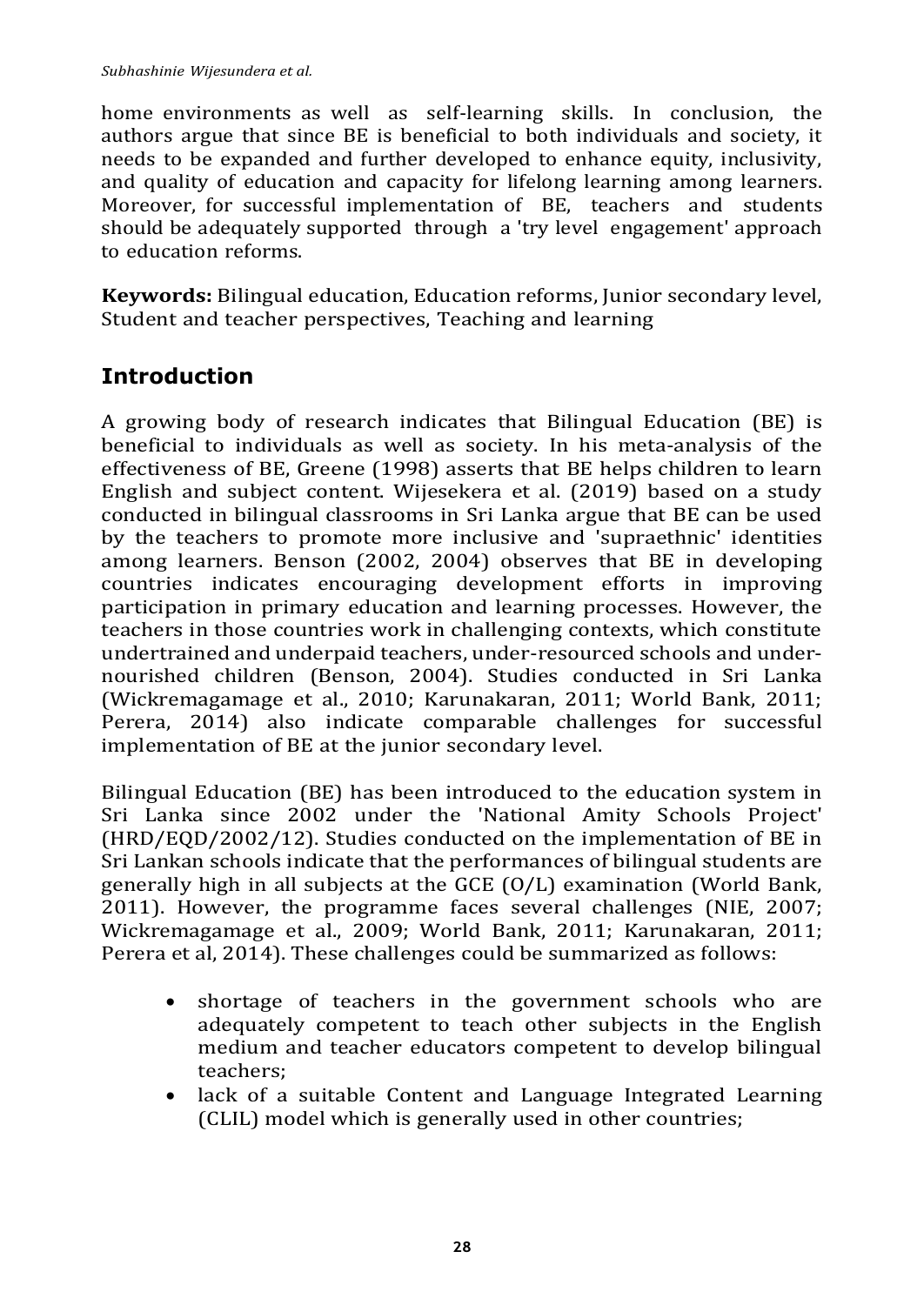- lack of cooperation between ESL teachers and bilingual teachers in implementing BE in schools; and
- lack of specifically prepared textbooks for BE.

The above challenges need to be addressed at different levels of the education system by different authorities and actors. Although these challenges are identified at the macro level, the challenges faced by teachers, students, parents and principals at the school level have not been well understood in the Sri Lankan context. Therefore, the current study particularly focuses on understanding the challenges faced by teachers and students in bilingual classrooms. Following specific objectives have been set for this purpose:

- 1. to explore the challenges faced by the teachers in the teaching and learning process of bilingual classrooms in the particular school.
- 2. to understand the problems and issues faced by the students in bilingual classrooms.

# **Review of Literature**

### *Bilingual Education in the Sri Lankan context*

Bilingual education in Sri Lanka in the current form is first introduced in 2002 through a circular issued by the MoE. According to the Circular, the main objective of the initiation of BE was to enhance social harmony and develop proficiency of students in Sinhala, Tamil and English while providing opportunities to study selected subjects in English medium starting from grade six onwards. The subjects were Science, Mathematics, Social studies and Health and Physical Education. Another objective of the introduction of BE was to overcome the lack of exposure to the English language which is considered a major obstacle to the skill development in English (Perera, 2014).

In 2008 by Circular No.2008/12 the principals were instructed to mix mono-medium and bi-medium students and specified the number of subjects that can be taught in the English language based on the available resources of each school. Through the above mentioned Circular MoE instructed the schools to offer 6 subjects which include Mathematics, Science, Health and Physical Education, Western Music, Geography and Life Competencies and Citizenship Education. The maximum number of subjects that can be selected from the above to study in the English medium is 5 (Circular No. 2008/12 ED/01/12/06/15/01 section 4.4).

In the Sri Lankan Teacher Development Manual issued by the NIE (2010, p.76) CLIL has been recognized as an effective instructional approach for BE in the Sri Lankan context. However, Perera et al. (2014) point out that Sri Lanka lacks a clearly defined bilingual framework and as a result, it is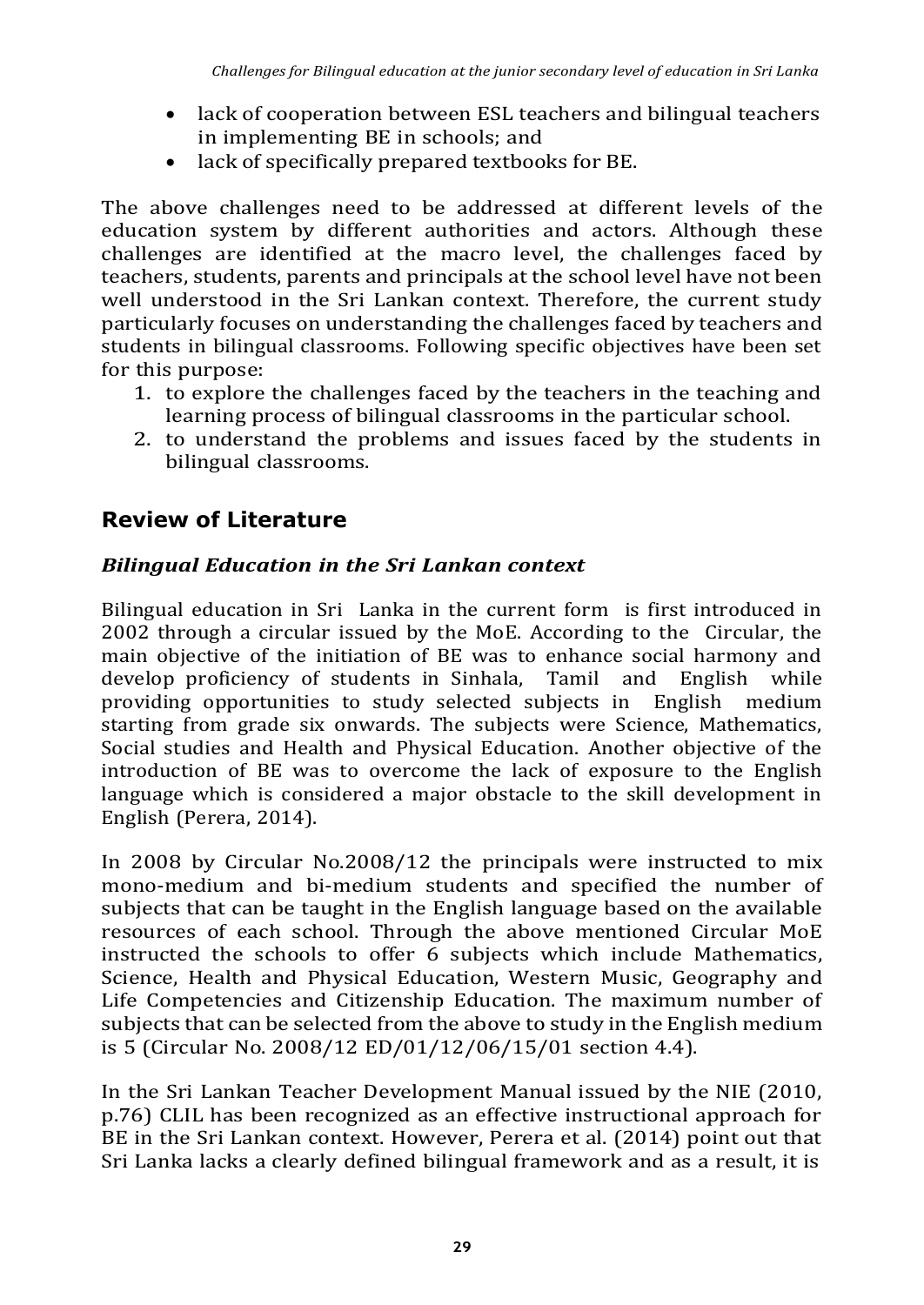difficult to define the content standards, process standards and the role of stakeholders in BE. Nanayakkara (2015) also agrees that the policy of 'BE was planted but not grown' in Sri Lanka. According to (Perera, 2014) there was only 17.5 per cent of schools of the total number of Junior Secondary schools implementing BE in the country at the time. Highlighting the weaknesses of the current BE programme in Sri Lanka, Perera (2014) argues for the adaptation of a CLIL model to develop bilingualism in learners.

#### *Theoretical Framework*

BE is a common education approach used around the world. An estimated 60-75 per cent of the world's population is bilingual.

BE is defined by Anderson and Boyer as follows:

"BE is instruction in two languages and the use of those two languages as medium of instruction for any part, or all of the school curriculum" (Anderson, Boyer & Southwest Educational Development Laboratory, 1970 cited in Pacific Policy Research Centre (2010).

According to the above definition, a bilingual programme must provide both content and delivery in two languages. A more recent definition by Cummins (2008) describes BE as follows:

"BE is the use of two (or more) languages of instruction at some point in a students' school career" (Cummins cited in Creese & Blackledge, 2010: p.103).

The main purpose of BE is to achieve bilingualism among the students. Garcia (2009) distinguishes two categories of definitions of bilingualism concerning early and late scholars. Early scholars in the early period of the 1930s considered only native-like control of two languages as a sign of bilingualism. The later scholars in the period of the mid-1950s defined bilingualism in a broader sense. They considered minimum proficiency in two languages as a sign of bilingualism while someone who can alternate between the two languages was bilingual.

Garcia (2009) argued that although the concept of 'balanced bilingualism' is a widely accepted idea among educators it has long been recognized that such a form of bilingualism does not exist. Garcia emphasizes that the concept of bilingualism itself has been extended beyond the traditional "balanced" conception of the bicycle with two perfect wheels. Garcia further iterates that bilingualism is not like a bicycle with two balanced wheels and it is more like an "All-terrain vehicle":

"The wheels of this vehicle do not move in unison or the same direction, but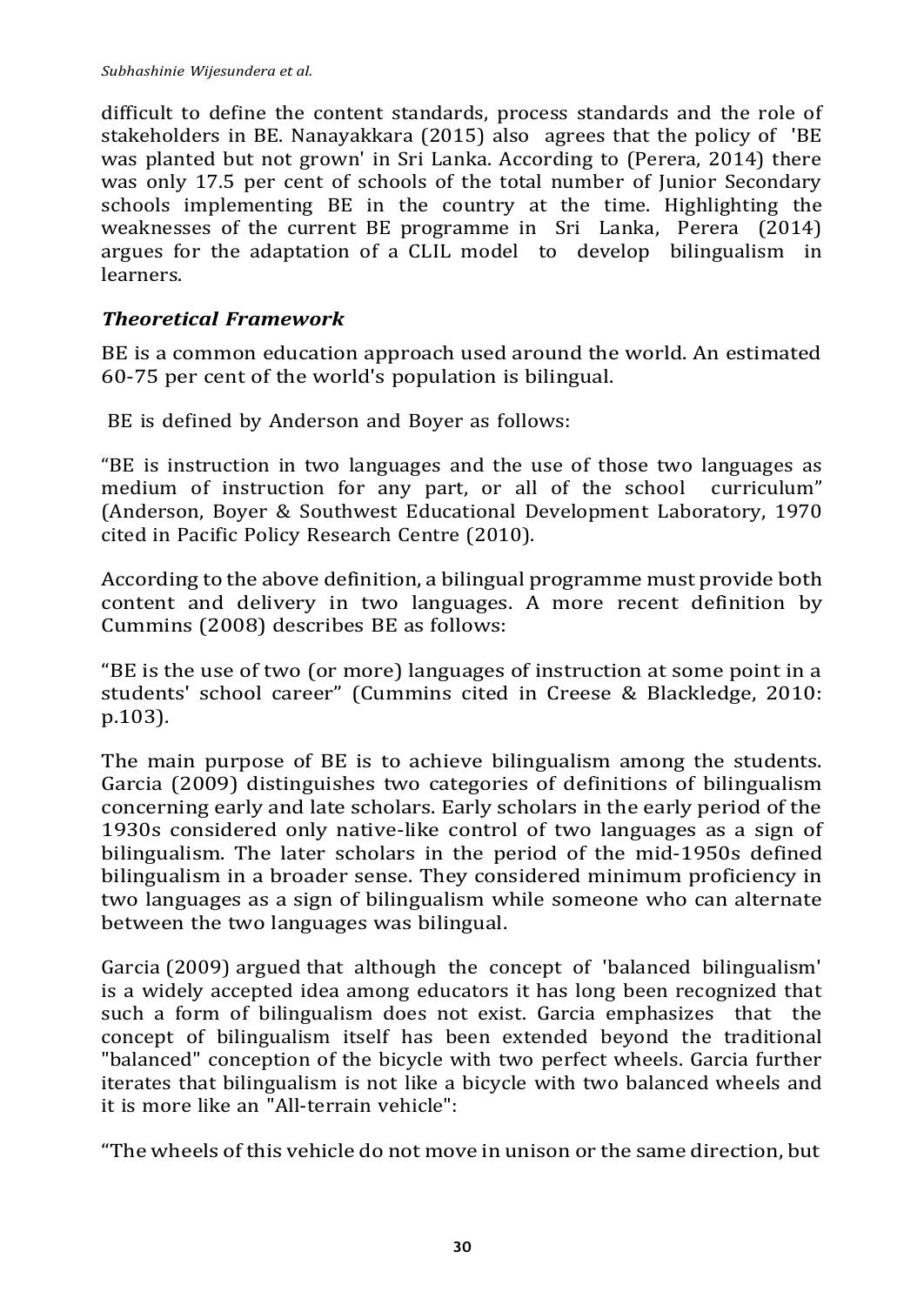extend and contract, flex and stretch, making possible, over highly uneven ground, movement forward that is bumpy and irregular but also sustained and effective" (Garcia, 2009: 44-45).

The metaphor used by Garcia implies that BE has clear goals to achieve while carefully moving through a complex and difficult terrain constituted with interacting variables of two languages, academic contents, pedagogic practices, teaching and learning materials, students and the teacher.

Research in language acquisition and education provides a theoretical basis for BE. According to the developmental interdependence theory (Cummins, 1979), the development of a second language is dependent upon a welldeveloped first language. Cummins further postulates in his thresholds theory that a child must obtain a certain level of proficiency in both native and second language to achieve successful bilingualism. Cummins focuses both on primary language development and academic achievement (California State Department of Education, 1981). In his Common Underlying Proficiency (CUP) model, Cummins distinguishes two types of skills acquired by the students in learning a language. They are: Basic Interpersonal Communicative Skills (BICS) and Cognitive Academic Language Proficiency (CALP). BICS comprise everyday language skills while CALP is required to understand linguistically and conceptually demanding material in academic content areas (Cummins, 1981). According to Cummins (1981) if children master their CALP in L1, then it is transferred to L2 since the language proficiency is the same across the languages.

Krashen (1984) evaluates five hypotheses of language acquisition and learning environments and claims that the key to language acquisition is the exposure to substantial amount of comprehensible input under optimal conditions. Krashen's monitor model of second language acquisition has been used for designing and implementing educational programmes for language-minority students.

### *Pedagogical approaches and practices used in bilingual education*

According to Garcia (2009), BE combines three pedagogical approaches that are well known in language education:

- 1. agrammatical approach (Grammar- translation method)
- 2. acommunicative approach (Immersion instruction and Integrated Content-Based Instruction - ICBI)
- 3. acognitive approach (use two languages with greater flexibility, twoway BE programmes and CLIL programmes

CLIL is used in many countries as a pedagogic approach in BE. Coyle et al. (2010) define CLIL as "a dual-focused educational approach in which an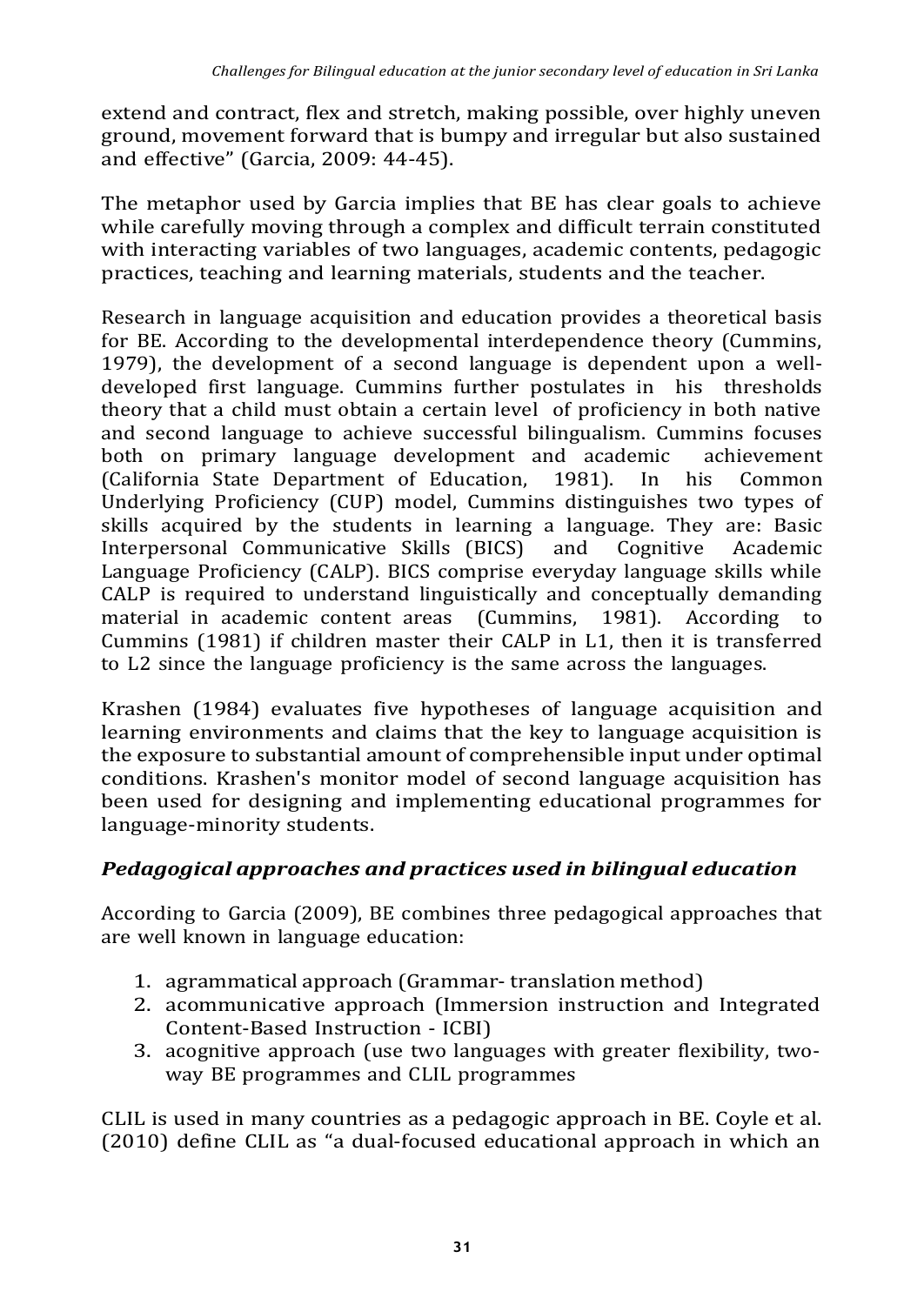additional language is used for the learning and teaching of both content and language (p.1)."

Research findings on the CLIL approach recommend it as a successful strategy to improve students' foreign language competence in bilingual contexts (Coyle, 2009; Harrop, 2012; Benegas, 2012). Coyle et al. (2010) report that in their study about 2/3 of the learners reported a positive attitude towards their CLIL experiences and felt motivated to continue using the foreign language. However, she cautions that CLIL raises many issues as it solves. Therefore, it must not be seen as a 'solution' to improving learner motivation in modern languages but as a 'fertile ground for changing practice which is no longer motivating'.

By reviewing some of the latest evidence and considering the interaction between CLILs features and contextual factors Harrop (2012) evaluates CLILs potentials and limitations. Accordingly, Harrop infers that CLIL has the potential to develop a higher level of linguistic proficiency and heightened motivation in the learners, support learners of different abilities and provide unique opportunities to prepare them for global citizenship. According to Harrop (2012), a major limitation of the CLIL approach is the possibility of imbalanced linguistic development in learners that promotes receptive skills rather than productive skills.

Garcia (2009) proposes 'translanguaging' as a pedagogical practice which is introduced by Cen Williams that switches the language mode in bilingual classrooms. Creese & Blackledge  $(2010)$  in their study conducted in Chinese and Gujarati community language schools in the UK describes translanguaging as a flexible approach to language teaching and learning. They highlight the importance of teaching bilingual children using bilingual instructional strategies, in which two or more languages are used alongside each other. They discuss how the translanguaging approach can be used effectively in situations where teachers and students construct and participate in a flexible bilingual pedagogy in assemblies and classrooms.

Pacific Policy Research Centre (2010) cites Howard et al (2007) to highlight five critical features of successful bilingual and immersion programmes that relate to pedagogy. These features include: promotion of positive interactions between teacher and learners; use of a variety of teaching techniques that respond to different learning styles; student-centered teaching and learning; use of cooperative learning strategies where students collaborate interdependently on common objective tasks and share experiences; and the use of cooperative learning strategies which are focused around a language task that facilitates the students sharing language knowledge (Pacific Policy Research Centre, 2010, p. 8).

In this review, the authors have defined BE and bilingualism and identified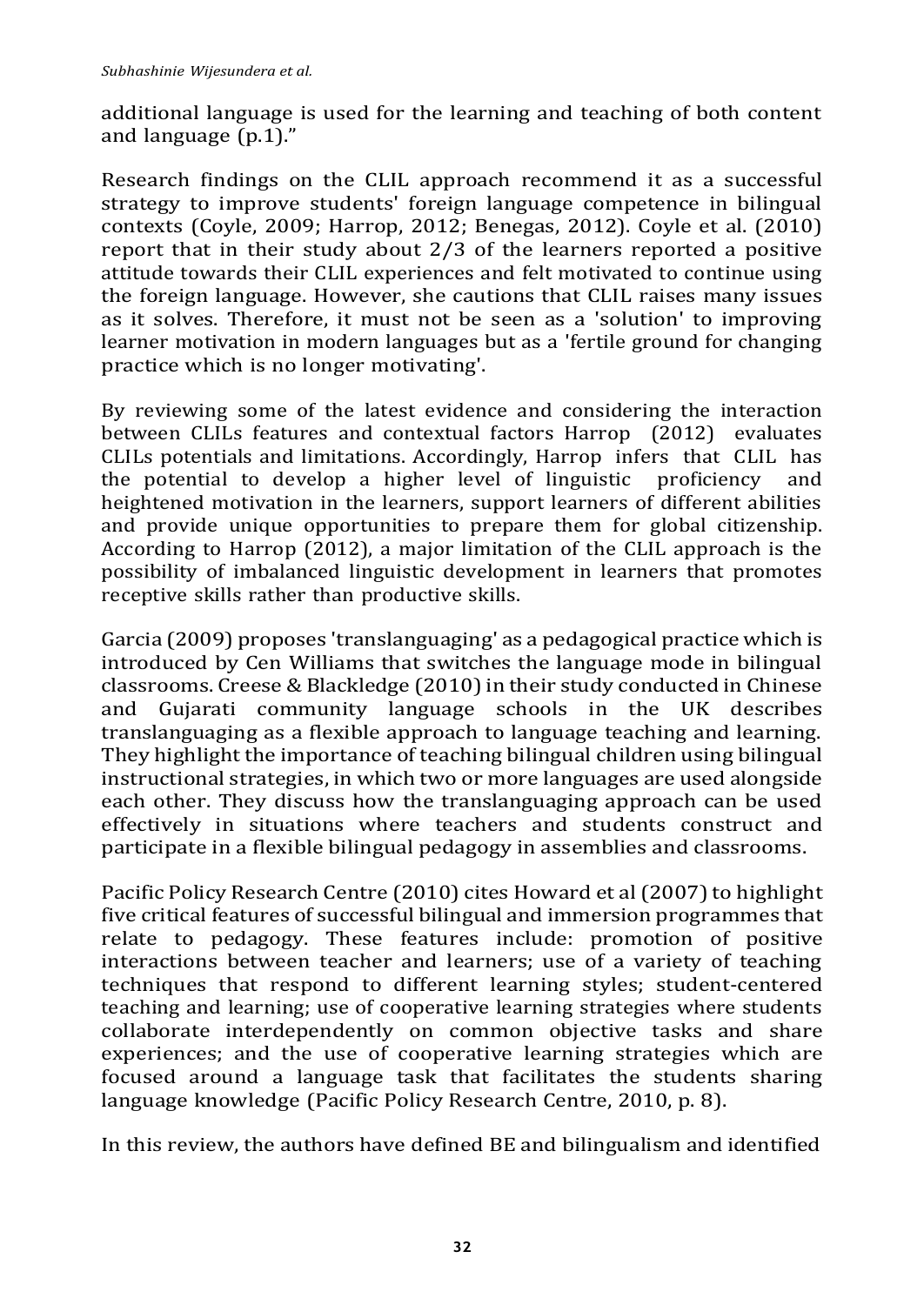that bilingualism is one of the main purposes of BE. It was also discussed that according to Garcia, there is nothing called balanced bilingualism and the concept of bilingualism can be identified metaphorically as an all-terrain vehicle that moves along difficult terrain. Theoretical underpinnings of BE includes the concepts of CALP and BICS introduced by Cummins in his CUP model and the Monitor model of Krashen (1984). The authors have also discussed research on effective pedagogical practices used in BE and identified the strengths and limitations of such practices. Understandings developed through the above review provides an analytic framework for our data analysis and interpretation.

# **Methodology**

A qualitative approach was used in this research. The data reported in this paper were generated during the process of a Collaborative Action Research (CAR) study conducted over nine months. A part of the data collected in the CAR is used in this descriptive case study that utilizes qualitative data generated through the interviews with teachers (n=6) and Focus Group Interviews (FGI) with selected groups of students from Grade 6 (n=18) and Grade 8 (n=12). Since there were more than 6-8 students in each group we have used a specific strategy to collect the responses from all students (including the shy ones, silent ones etc.) in which, the students were first asked to write their responses in brief in the mother tongue or English with the question number on a blank paper given to them when a question was posed. After they finished writing the volunteers were asked to elaborate their answers orally to the whole group. Written responses were collected at the end while oral comments were electronically recorded during the FGI. Interviews with teachers were also recorded electronically and later transcribed verbatim.

Consent of the teachers and students for participation in the research was obtained at the beginning of the study and data were anonymised immediately after the collection to ensure ethical conduct of the study. Eight out of nine teachers who teach in the junior secondary grades (Grades 6- 11) in the English medium had given their consent for participation in the study. Percentages and a graph were used to analyze quantifiable responses of the students and the constant comparative method (Merriam, 2009) was used in the analysis of qualitative data to identify categories, patterns and themes.

# **Findings and Discussion**

The context of the school and the BE programme and the analysis of the challenges faced by the students and teachers are presented below.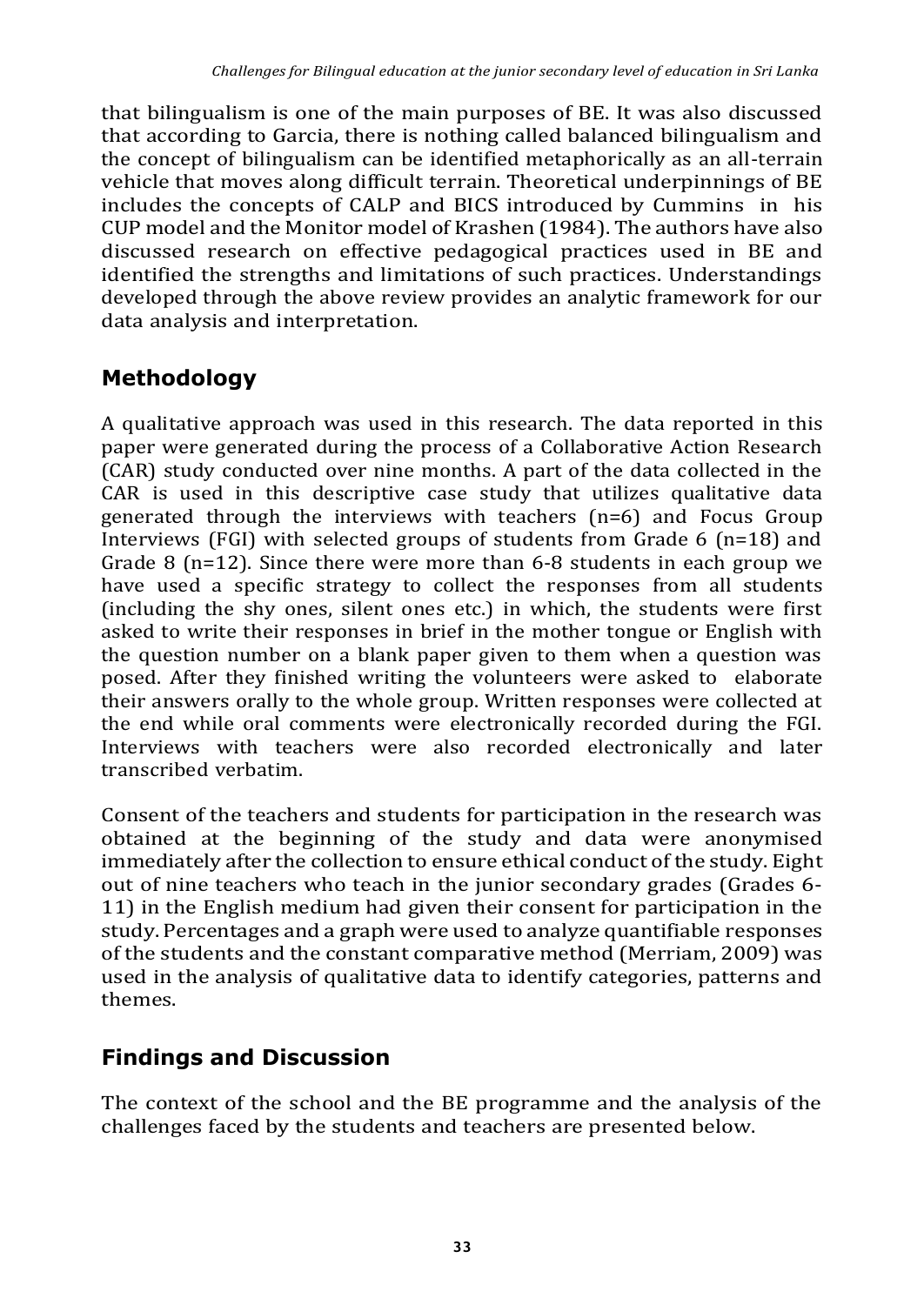## *The school and the BE programme*

The school is situated within Kandy municipal limits. The total student population is 1800 and there are 84 teachers. Classes are held from Grades 1-13 and the school belongs to the type 1C category with GCE Advanced Level classes in the Arts and Commerce streams. According to the principal and the teachers, the majority of students in the school are from the lower middle class and low-income families.

The school was started as a Roman Catholic missionary school in the year 1837 and the government took control in 1962 as per the Parliamentary Act of the takeover of private and grant-aided schools in 1960. The school layout appeared somewhat compact with single and two-storied buildings erected close to one another in a limited land area.

BE has been implemented in the school since 2006. At present 123 out of 852 students in the Grades 6-11 are in BE classes. According to the BE teachers, the majority of students in the bilingual classes belong to the lower middle class. Also, there are a few students who receive Grade 5 Scholarship Examination (G5SE) bursaries which are offered by the government for the students who excel in G5SE and belong to low-income families.

The junior secondary curriculum consists of six core subjects, i.e. Sinhala/Tamil, English, Mathematics, Science, Religion and History and three groups of optional subjects called basket subjects. Students offer 9 subjects for the GCE (Ordinary Level) examination. The school offers five prescribed subjects, i.e., Mathematics, Science, Health and Physical Education, Geography and Citizenship education in the both Sinhala and English media and are thus categorized under bilingual subjects. Students in Grade 6-11 are encouraged to follow the above subjects in the English medium. To become a student in the bilingual stream the students must follow at least one subject from the bilingual subjects listed above.

On average, about 135 students who complete primary education in this school enter Grade 6 of the same school. However, only a small proportion of students opt for BE. Teachers reported that the parents seem reluctant to admit their children to BE class due to many reasons which include the fear of failure to achieve good results etc. Therefore, to recruit an adequate number of students to the bilingual classes, the school adopts the following procedure:

• conduct annual special awareness programmes for the parents of Grade 5 scholarship holders on the benefits of BE to motivate them to admit their children to Grade 6 bilingual class. These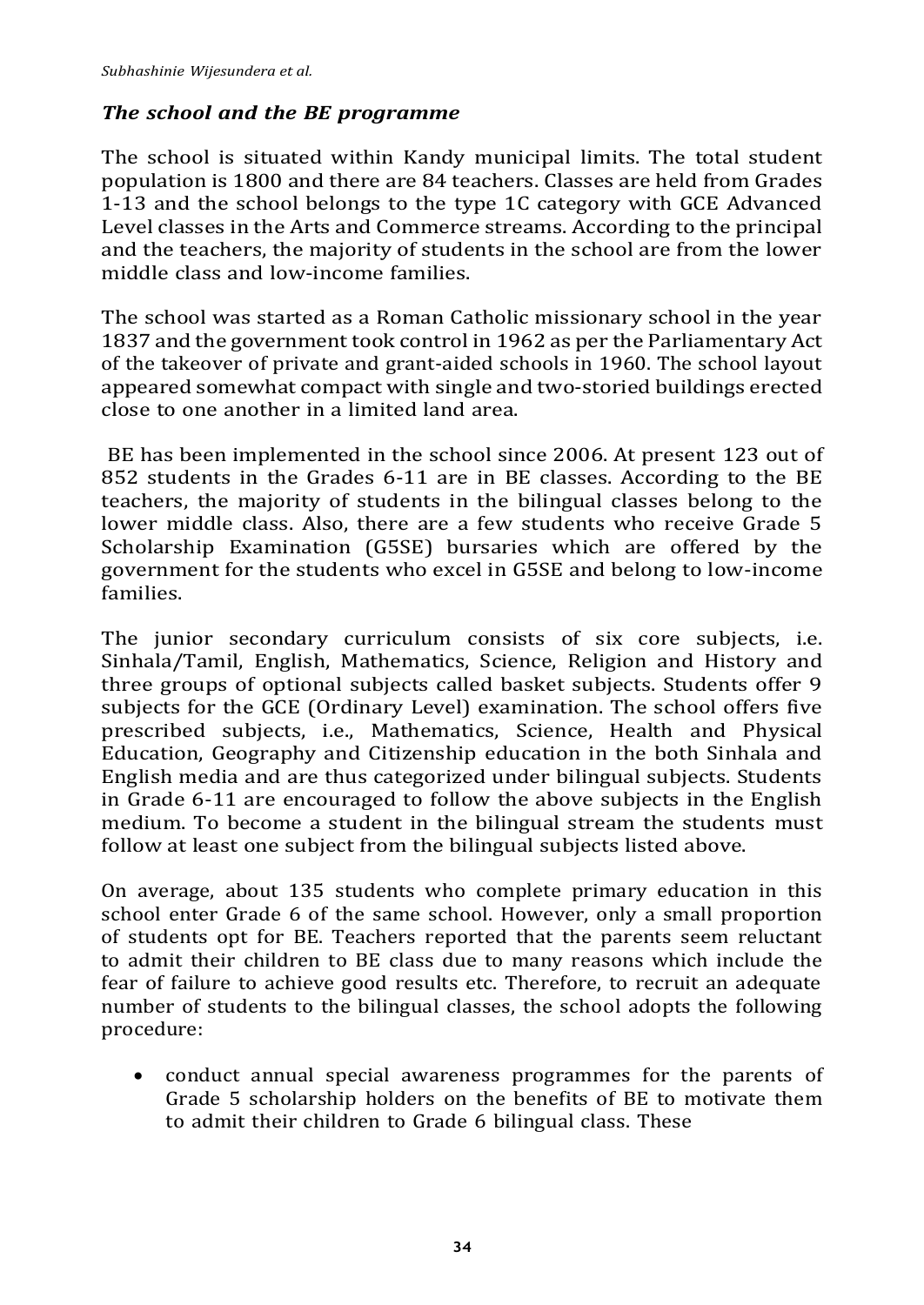programmers succeeded in convincing almost all parents of Grade 5 scholarship holders to admit their children to BE class.

- recruit additional students for Grades 6 bilingual classes based on a selection test administered by the school.
- prevent of the newly admitted BE students from opting-out of bilingual subjects of their choice until they reach Grade 9.

On the one hand, the above procedure appears to be a tightly controlled process that exerts considerable pressure on the parents to admit their children to bilingual classes. On the other hand, it puts a lot of pressure as well as the responsibility on the school authorities and BE teachers to provide better learning opportunities for the BE students and enhance their achievements. The school and the bilingual teachers seem to actively advocate the governmental policy on bilingual education.

The school uses both subject specialist teachers and ESL teachers to teach bilingual subjects. The teachers have been trained to teach in bilingual classes by the MoE, NIE and the provincial and zonal education offices through different short-term in-service training programmes.

Five out of six teachers who participated in the study were ESL teachers turned bilingual teachers. Their total years of experience in teaching range from 11 years to 30 years while their years of experience in bilingual teaching range from 1-8 years. Three of them had postgraduate qualifications in education. The mathematics teacher did not have professional training in language teaching (See details in Table 1).

| Teachers  | Appointment<br>First | $\mathop{\mathrm{Qualification}}$<br>Educational<br>Highest | qualifications<br>Professional | Experience<br>Teaching | Subject taught     | 르<br>Experience<br>Bilingual<br>teaching |
|-----------|----------------------|-------------------------------------------------------------|--------------------------------|------------------------|--------------------|------------------------------------------|
| Teacher 1 | <b>ESL</b>           | <b>BA</b>                                                   | PGDE*                          | 24                     | Civic<br>Education | $\overline{2}$                           |
| Teacher 2 | <b>ESL</b>           | <b>MA</b>                                                   | PGDE                           | 16                     | Geography          | 8                                        |
| Teacher 3 | <b>ESL</b>           | <b>GCE</b><br>(A/L)                                         | TTC**                          | 30                     | Science            | $\overline{2}$                           |
| Teacher 4 | <b>ESL</b>           | <b>MSc</b>                                                  | <b>PGDE</b>                    | 15                     | Science            | 8                                        |
| Teacher 5 | Mathemat             | <b>GCE</b>                                                  | $NDT***$                       | 17                     | Mathematics        | 3                                        |

#### **Table 1.**

*Qualifications and experience of the bilingual teachers*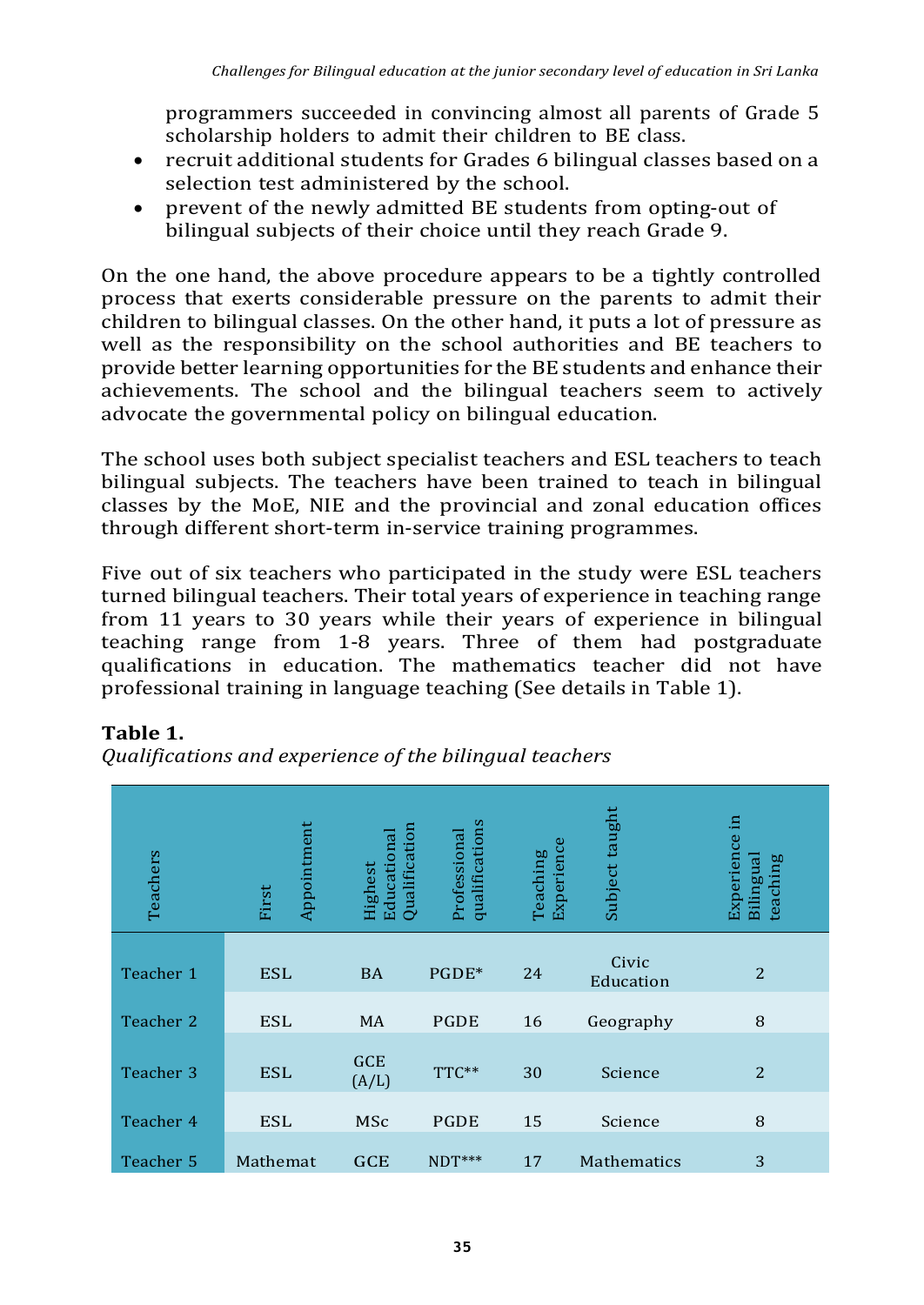*Subhashinie Wijesundera et al.*

|           | ics        | (A/L)             |            |    |           |  |
|-----------|------------|-------------------|------------|----|-----------|--|
| Teacher 6 | <b>ESL</b> | <b>GCE</b><br>A/L | <b>NDT</b> | 11 | Geography |  |

*Note*: \*Postgraduate Diploma in Education

\*\*Trained Teacher Certificate

\*\*\*National Diploma in Teaching

#### *Problems and challenges faced by the teachers*

Seven main categories of challenge emerged in the analysis of teacher responses.

1. Relatively small number of students in BE classroom

Teachers reported that the parents have been reluctant to admit their children to bilingual classes due to many reasons. Following comments that were made by parents and later reported by teachers in their interviews indicate some of these reasons:

*"My child won't be able to get "A" grades in O/L if he studies in the English medium."*

*"Are there enough teachers to do bilingual subjects?"*

(Interview data/teacher 1)

The parents seem to be worried about the possibility of their children achieving less than 9As at the GCE (O/L) examination which will make it difficult for them to admit their child to a more popular school to study for GCE  $(A/L)$ . They also seem to be concerned about the possible resource constraints.

2. Dropping out of students from the BE programme from Grades 6-9

Teachers also highlighted the trend of students dropping out from grade 6 to 9 BE classes due to their parents' concerns and misunderstanding:

*"In grade 6, when the students get low marks, parents want to move their children to a monolingual class. The reason is these parents do not understand that a student takes some time to get familiar with the bilingual medium, which was a transformation from children's grade 1-5 learning medium of Sinhala."*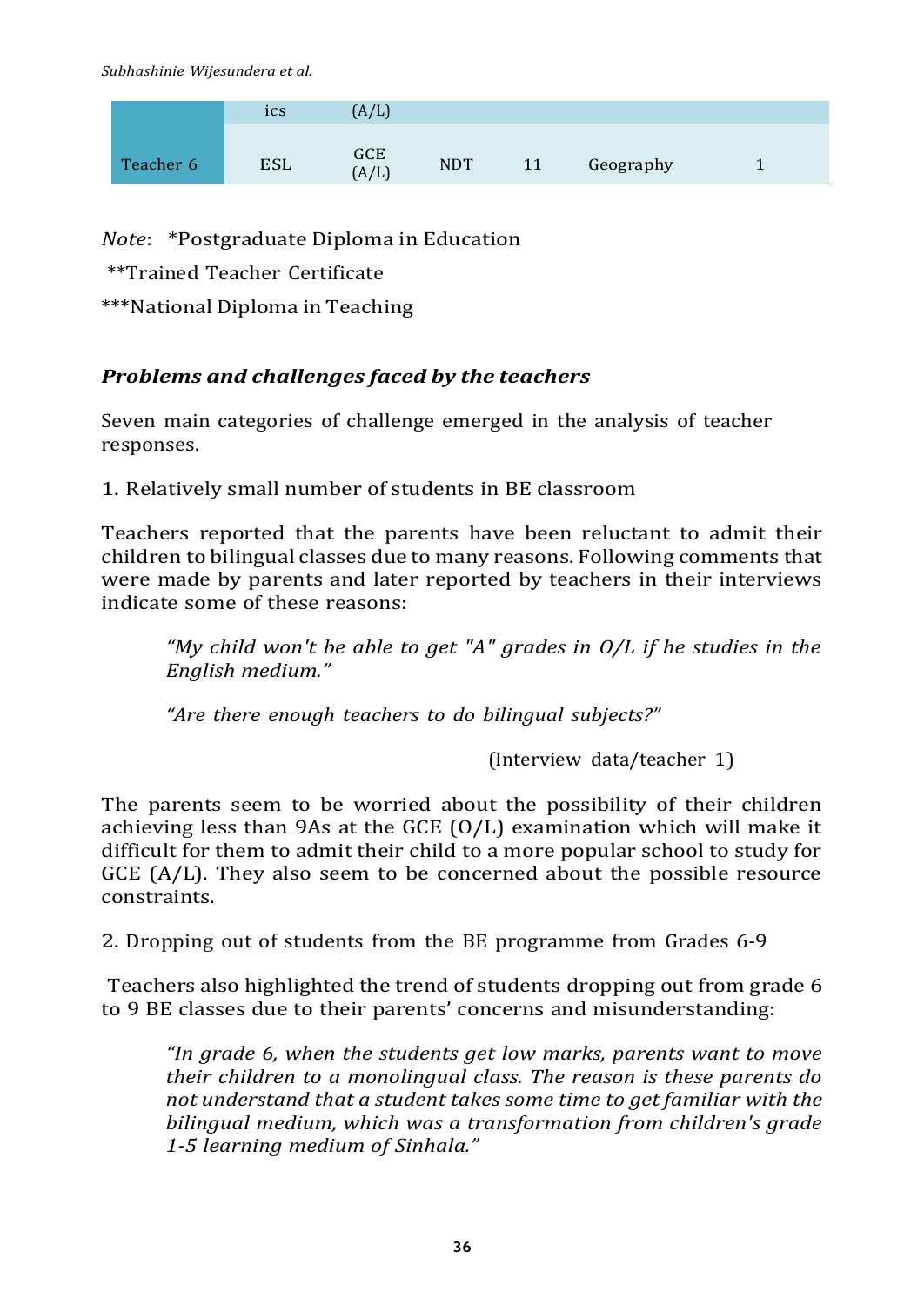(Interview data/teacher 2)

3. Students' insufficient knowledge of English

This was also identified as a major obstacle for teachers to meet the expected outcome of their lessons. The students' lack of sufficient vocabulary, knowledge on spelling and difficulties in answering questions in the target languages have been significant classroom realities. For instance, one teacher said:

*"When we take the answer scripts we can see the blank spaces without answers. For example, during the last term test, there were some questions where students haven't even touched. We noted that when they are asked to provide answers in sentences or couple of sentences they never bothered to answer them".*

(Interview data/teacher 4)

Teachers' views on students' knowledge of English were supported and further elaborated by the responses of students in the FGIs.

4. Additional administrative workload and other organizational barriers

Students and teachers both pointed out this issue. It was noted that assigning different responsibilities other than teaching by the school management is an issue for some of the bilingual teachers as it consumed a lot of teacher's teaching time:

*"I was involved in the distribution of 'uniform materials' for students of the whole school during the past few weeks and I couldn't go to the classrooms some time."*

(Interview data/teacher 2)

5. Lack of permanent classrooms for BE

During the interviews, all teachers highlighted this as a serious practical issue. One teacher articulated her view as follows:

*"There is no particular place…I mean a classroom for BE students. Usually, 10-15 minutes we are spending searching for a place. Then we have only 25 minutes to give the content as well as to develop the language skills. On some days we have to conduct lessons under a tree. So how can we do a quality lesson?"* (Interview data/teacher 1)

6. Conflicting guidelines and circulars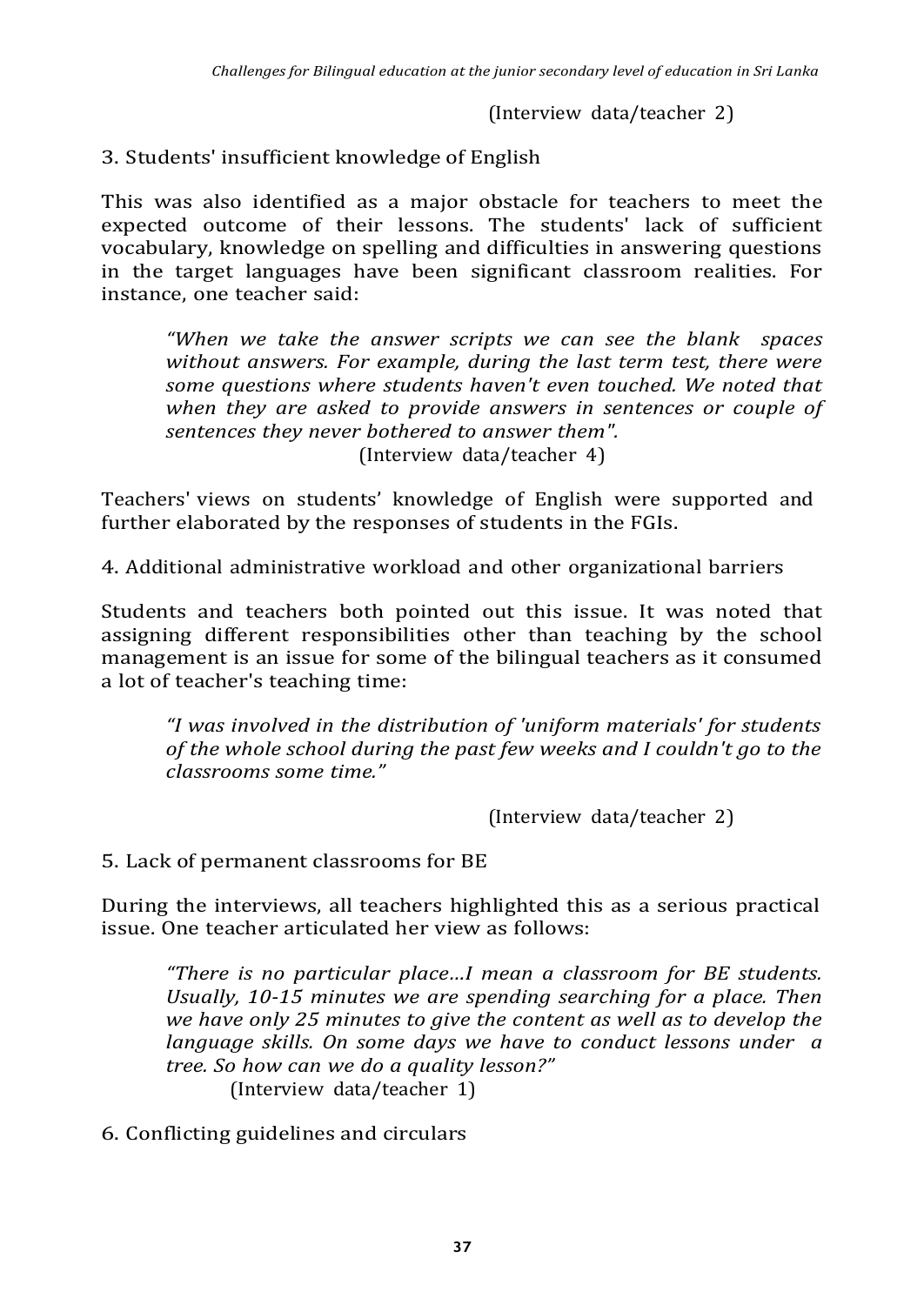According to the data from teachers' interviews, ad hoc changes made by circulars and conflicting guidance provided by higher authorities from time to time posed serious challenges for teachers:

*"Even the concepts are the same in science, there were some changes in the teaching methodologies from time to time. In the beginning, it was totally in one medium (English), later it was said that the students should know the mother tongue terms and not be much concerned about grammar, but now it is quite different in the CLIL methodology, the teacher should concentrate on both academic terms and accurate grammar."*

(Interview data/teacher 4)

The teachers' view indicates the need to maintain consistency in BE policy.

7. Lack of support for students at home

Teachers also reported that most of the bilingual students in the school belong to the lower middle class whose parents were not English speakers:

*"They don't know English. Most of them are unable to help the children at home."*

(Interview data/teacher 3)

Teachers' view is further supported and elaborated by the students in their views on support from home environments.

#### *Challenges faced by the students*

According to the FGI data, almost all students (Grade 6 & Grade 8) reported that they had one or more language problems concerning reading, writing, speaking and comprehension. Their problems emerged both in classroom learning as well as in the assessments/examinations. A comparison of the magnitude of the above problems faced by bilingual students in grades 6 and 8 is set out in Figure 1.

As shown in Figure 1, except for two problems, the magnitude of the problem for grade 6 students (n=18) was always greater than that of the grade 8 (n=12) students. The majority of students from both grades indicated that they had difficulty in understanding what the teacher explained in the bilingual lesson. A greater percentage of eighth-graders had this problem compared to the sixth-graders. The reported data indicates that grade 8 students were better in reading, remembering English words, as well as memorizing the meanings than the grade 6 students. Moreover, pronunciation was a great problem for grade 8 students compared to grade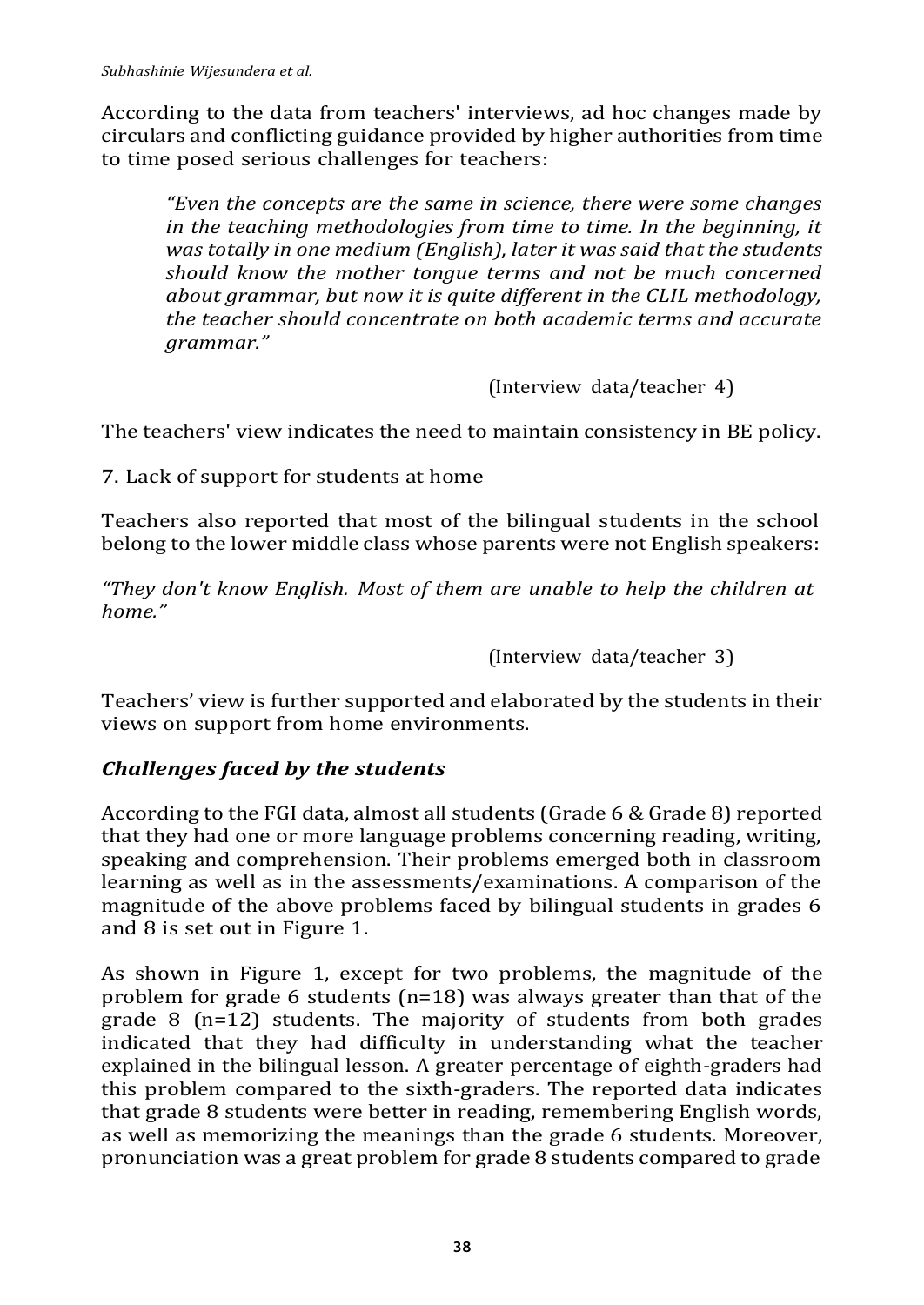### 6 students.



### **Figure 1:** *Language problems faced by students in Grade 6 and Grade 8*

Students reported that these problems emerged both in classroom learning and in assessments/examinations. The following section elaborates the five categories of issues highlighted by the students in teaching, learning and assessments in their bilingual classrooms.

#### 1. Insufficient second language (L2) skills

*A*mong the problems that emerged in relation to insufficient L2 skills in classroom learning were:

- difficulty in understanding teacher explanations
- difficulty in remembering words and their meanings
- difficulty in reading
- difficulty in pronunciation
- difficulty in articulating answers to teachers' questions
- difficulty intaking down notes when the teacher dictates them

Insufficient L2 skills such as reading, comprehension, writing and speech and lack of an adequate vocabulary, spelling and the unavailability to use language learning resources such as dictionaries and modern technological tools seem to have affected students' learning. The situation implies a need to introduce appropriate resources for learning a second language and developing self-learning and self-directed learning (Zimmerman, 1990)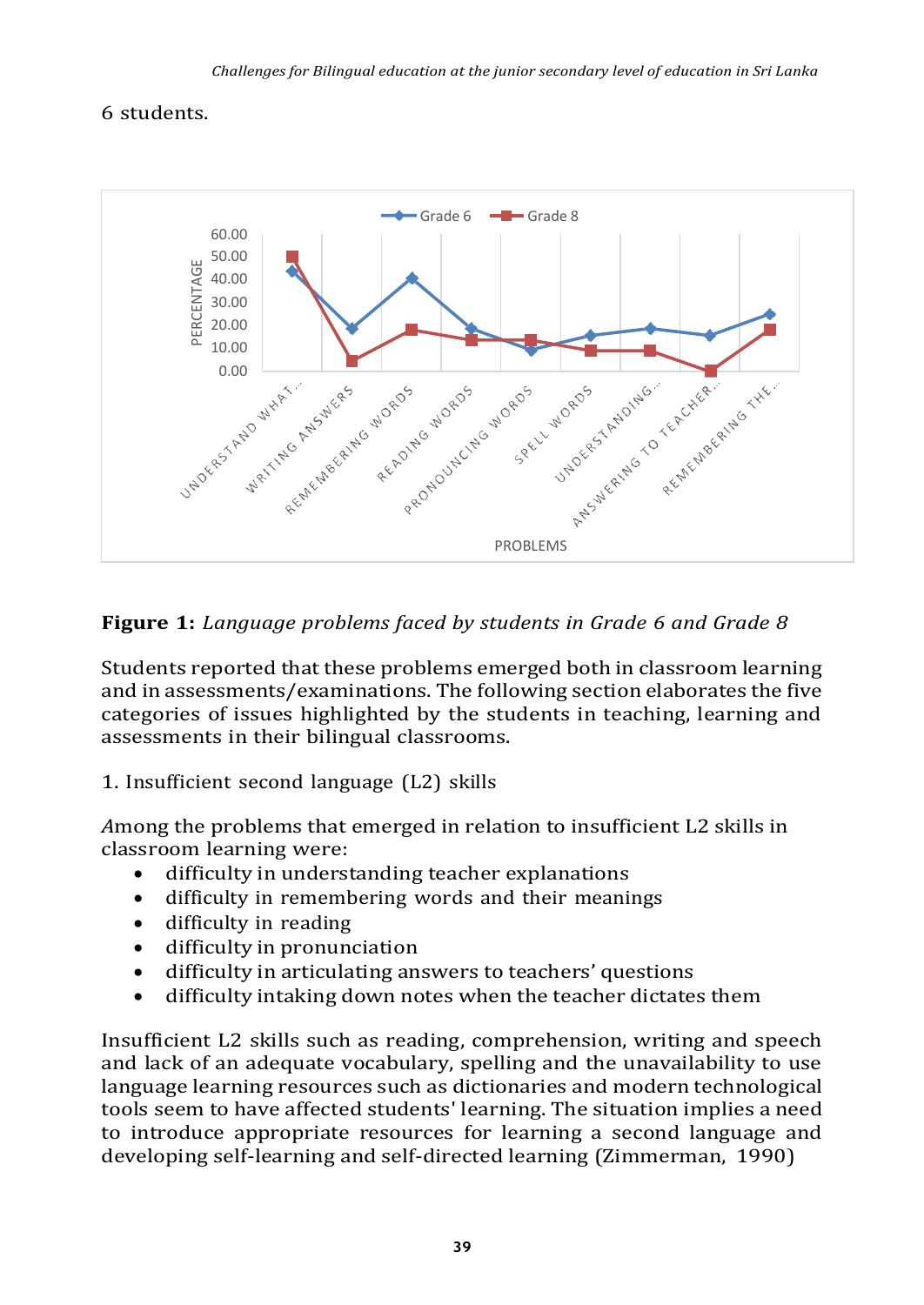skills among the students.

2. Inappropriate teaching strategies of the teachers

Students reported that during some of the lessons many of them had problems in understanding what the teacher explained in the classroom. Student comments are as follows:

*"Our Health teacher uses difficult words in the lesson. He is not explaining some technical terms using simple words that we already know. Our civics teacher does that. When we come across two or three complex words while he is explaining we will not be able to understand the lesson."*

#### (FGI /GR.8)

*"When the teacher is not using Sinhala words in explaining lessons, I can't understand them"*

#### (FGI /GR.6)

*"Difficult to understand the subject as the teacher is not explaining all the terms. Even though I want to ask the meaning of the words during the class, I am scared to ask as the teacher always looks very serious"*

#### (FGI /GR.8)

Students' difficulties seem to have been aggravated by the teacher's style of teaching and power relations between the teacher and the students. Apparently, there is little interaction and two-way communication between students and the teacher. Krashen's idea of the need to provide substantial amount of comprehensible input under optimal conditions to facilitate language acquisition or the Cummins' concepts of BICS and CALP do not seem to have received the attention of some teachers in the bilingual classrooms. The learning environment also did not seem to support student learning by providing opportunities to interact with the teacher and the peers and to use simple tools such as a dictionary and/or a thesaurus.

3. Difficulties in memorizing subject-specific terms

Memorizing content and subject-specific terms appear to have been difficult for some students:

*"I try to remember the words but it is very difficult for me. When I hear some words in the classroom, I know some words are familiar to me. …I mean I already tried to learn by heart those words. However, when I want them, the meaning of the word is not coming to my mind"*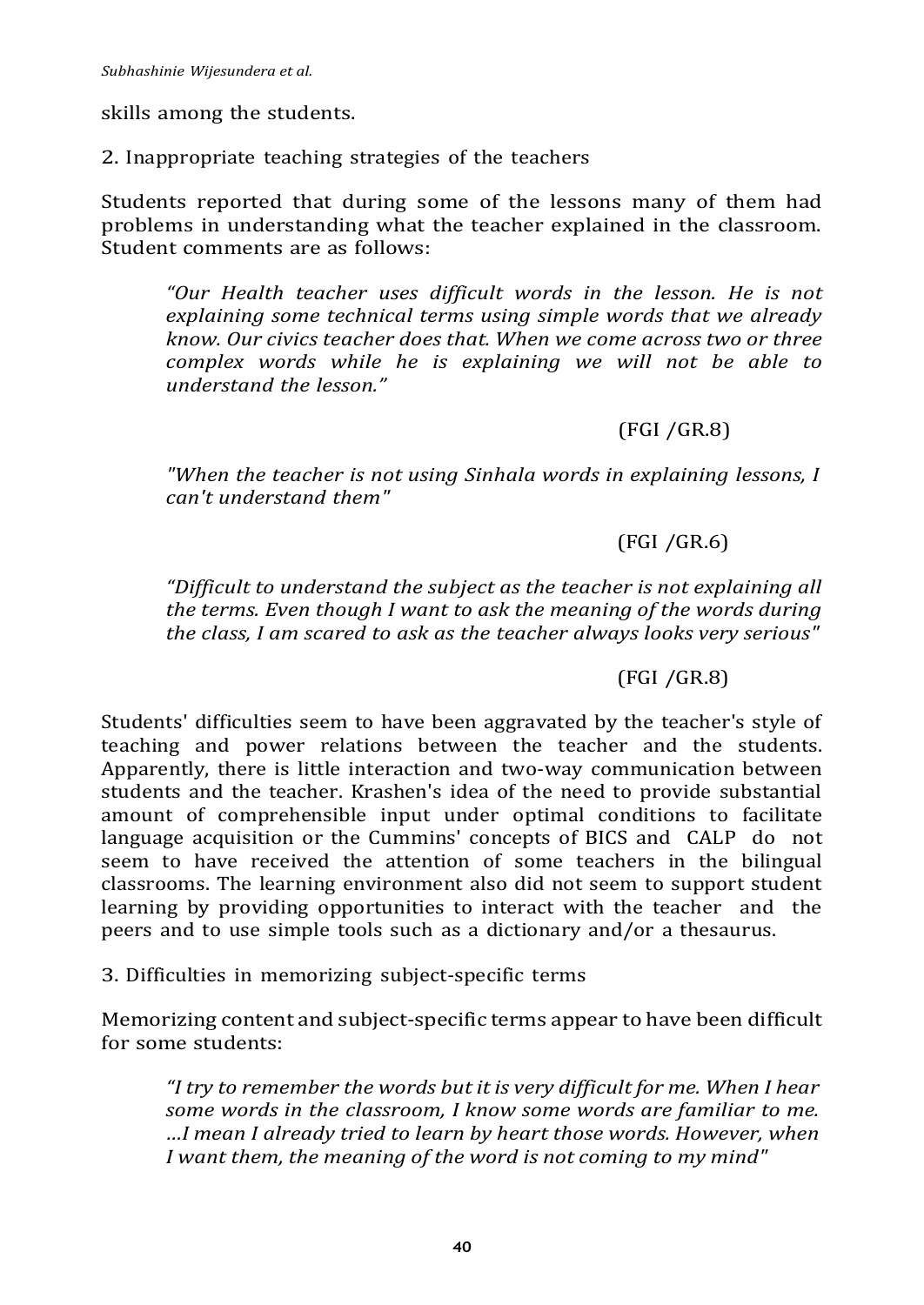(FGI /GR.8)

*"I do not know the meaning of the words and I do not have a way to find the meaning of difficult words."*

*"I forget the meaning of the words."*

(FGI /GR.6)

The above comments suggest that the students are used to rote learn the words and their meanings. The lack of student-centered pedagogic practices which promote meaningful learning rather than rote learning and the inability to use language learning resources in and outside the classrooms seem to aggravate this situation.

4. Problems of spelling and pronunciation

The students also seem to have problems of spelling and pronunciation:

*"When the teacher reads the note, I can't take down them all… as the spellings of some words are not coming to my mind."*

(FGI /GR.6)

*"I do not know how to pronounce some words. So, when the teacher asks me to read it is very difficult. Always the teacher says that the way I pronounce is not correct."*

(FGI /GR.6)

*"The teacher is not pronouncing the words clearly. So, when I want to say that word I do not know how to pronounce it."*

(FGI /GR.8)

Students' difficulties seem to be related to the teacher's way of teaching and providing guidance. Bilingual teachers seem to do their work in isolation and try to grapple with the issues that they face in classrooms individually. However, as pointed out by DuFour (2004) staff in schools need to focus on learning rather than teaching to improve student learning. They need to collaborate in groups to examine ways of helping students to learn better and hold them accountable for the results that lead to school improvement with commitment as effective professional learning communities (DuFour, 2004).

5.Lack of guidance and support at home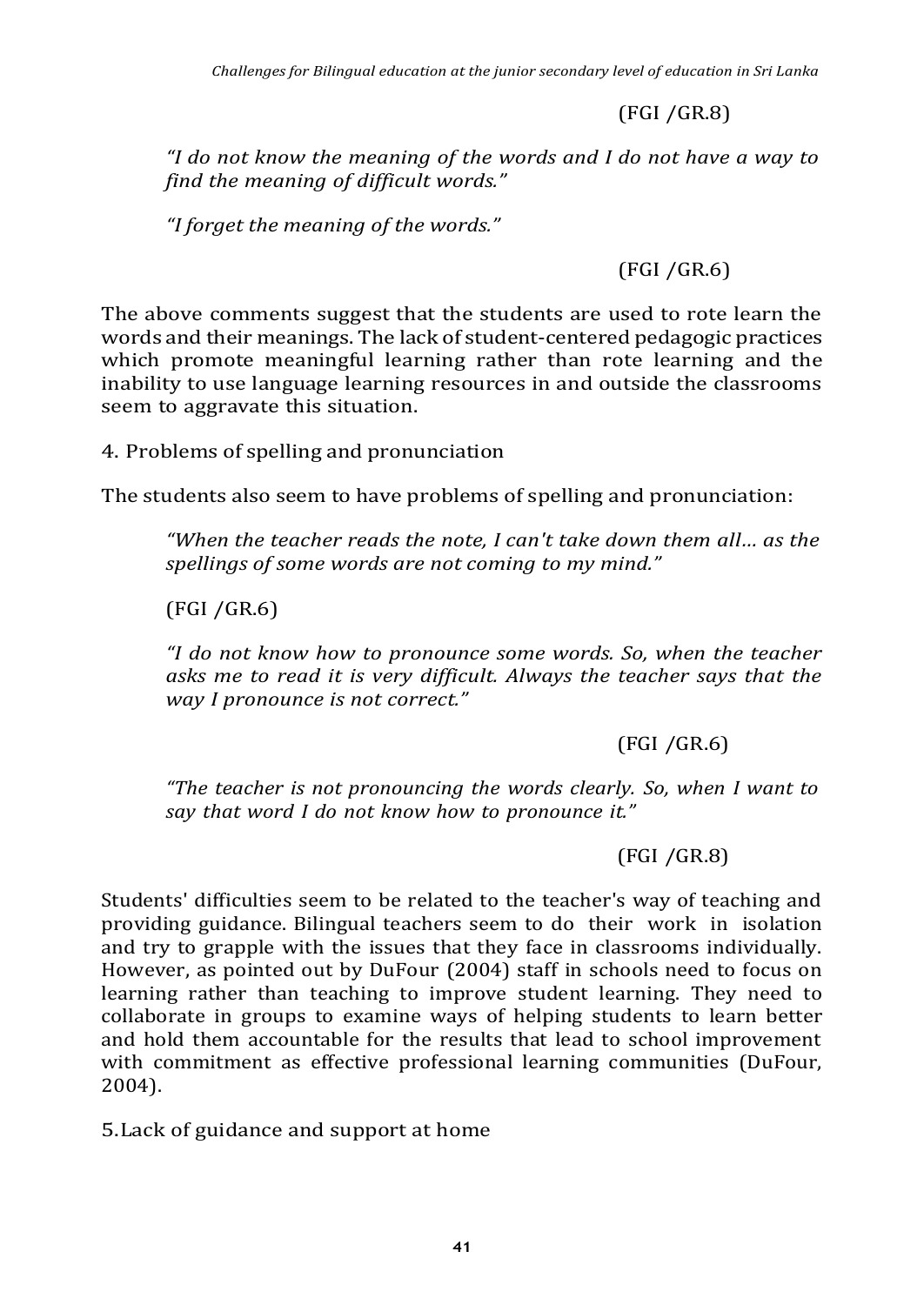Students also pointed out the difficulties that they encounter due to the lack of support and guidance at home for learning English.

*"When I am doing homework or studying at home it is difficult to get the meaning of some words. No one is there to help me. I mean my mother and father do not know English."*

(FGI/Gr.6)

Although this is the case for most of the students, one child pointed out:

*"My father bought me a computer and I am using it to learn difficult terms etc."*

(FGI/Gr.8)

The above students' response opens up the possibility of productive use of modern technology in and out of classrooms to support student learning in BE in this school.

### **Discussion**

The above analysis indicates that BE is implemented at the school level amidst certain drawbacks. The lack of classroom facilities and other resources, the lack of adequate support and guidance for teachers from school and other levels of educational authorities to solve the context-based problems (for example lack of adequate permanent space to conduct bilingual classes) aggravate the situation. The challenges faced by teachers are comparable to those in developing countries where BE teachers work in challenging contexts, which are characterized by the presence of "undertrained and underpaid teachers, under-resourced schools and under-nourished children" (Benson, 2004).

Parental anxieties related to students' achievements in public examinations and their inability to provide appropriate support and guidance at home to their children also add to the complexities of the situation. Benson (2004) based on his studies conducted in Bolivia and Mozambique in primary schools' states that bilingual teachers have the challenge of teaching both communicative language skills in the 'exogenous' or old colonial language and curricular content in both at the same time. The teachers have to possess both bilingualism and bi-literacy for this purpose. Moreover, they have to fill the cultural and linguistic gap between home environment and school (Benson, 2004). Comparable situations prevail in the classrooms of the current study where the teachers have to work with inadequate physical resources and inadequate professional training and guidance in bilingual teaching while trying to address the issues of lack of support from children's home environments, parents and school authorities.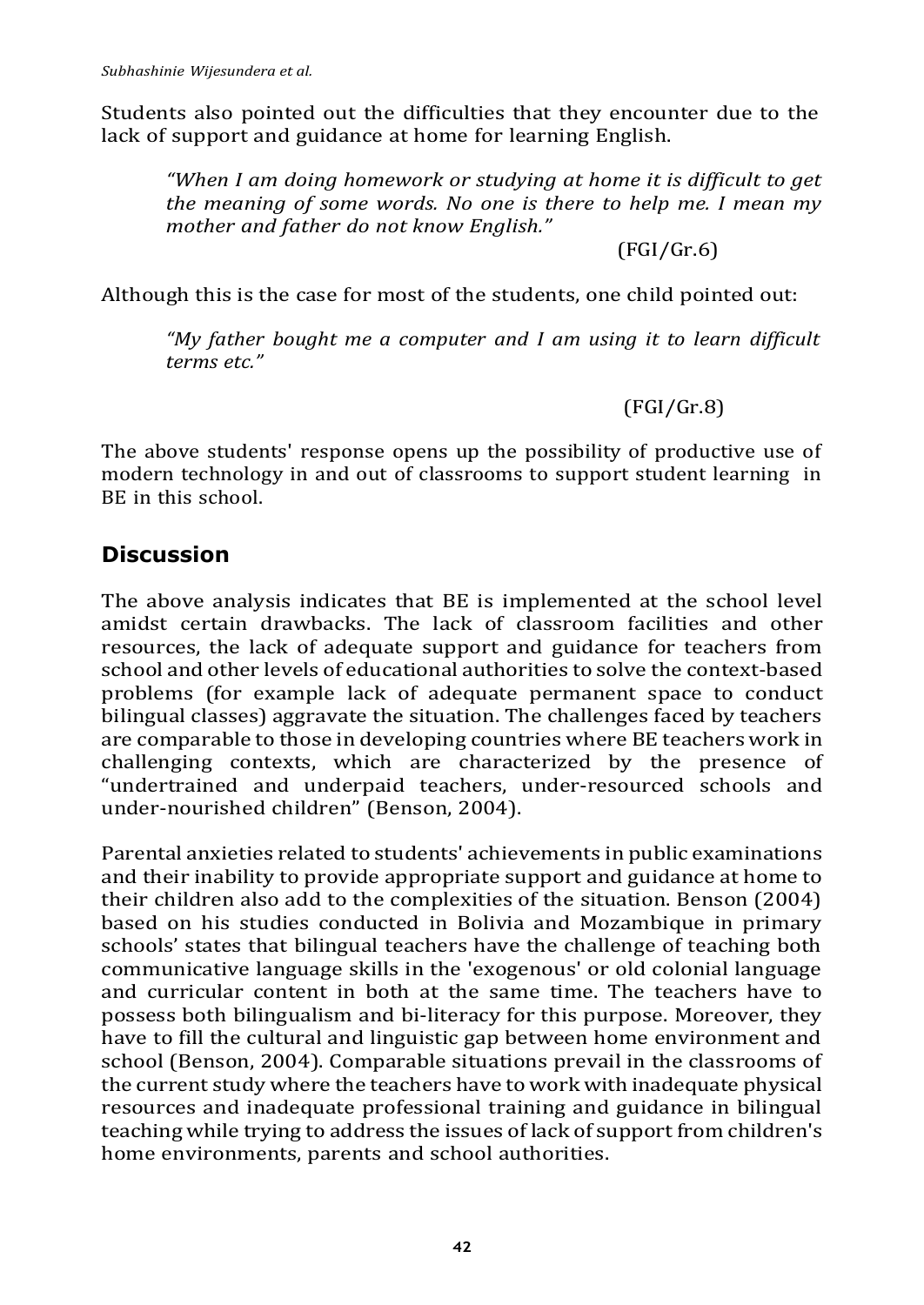According to Varghese (2010), unique characteristics of bilingual learners in different classroom settings require situated approaches to teaching and learning that require teachers to make choices and have specific understandings about their profession. The current study revealed the unique nature of the learners in this specific context and the dilemmas faced by the teachers in teaching, learning and assessment of the students. The study findings also implicate the need to provide adequate support by the peers, principals, and officers at different levels of education administration and the parents for the teachers to adapt their teaching according to the specific needs of students. To provide this kind of support to teachers it may be necessary to develop professional learning communities (DuFour, 2004) comprising teachers and other educational professionals who work collaboratively to enhance student learning in BE.

At the macro level, education authorities could also pay attention to providing additional curricular materials for the students studying in the bilingual mode to encourage self-learning and self-regulated learning (Zimmerman, 1990) to enhance their English language proficiency as well as content mastery.

It has also emerged in the current study that the ESL teachers are assigned to teach subjects for which they are not trained in the bilingual classrooms. This situation analyzed in previous studies (NEC, 2016; Perera, 2014). NEC (2016) recommends that when the need arises to employ an ESL teacher who has nonspecialized in the content area, such teachers should be encouraged to work with the regular subject teacher in planning lessons and assessing students.

Teachers were also of the view that students' lack of exposure to English at the primary school level made their task more difficult. NEC (2016) pays attention to this issue and recommends extending the current practice of implementing Activity Based Oral English (ABOE) from Grade 3 to Grade 1 onwards together with the second language (Sinhala for Tamil students and Tamil for Sinhala students). However, it is advisable to provide adequate training on the use of activity-based English and second language teaching for the primary teachers before the launching of this kind of programme and to provide ongoing support throughout the implementation. The idea of 'tri-level engagement' (Fullan, 2007) which advocates collaborative action by the education authorities (Central and Provincial levels), schools and teachers at the classroom level to improve students' learning is applicable here.

# **Conclusion**

Although this study is limited to a single school and to the experiences of its BE teachers and students the above analysis suggests that teaching and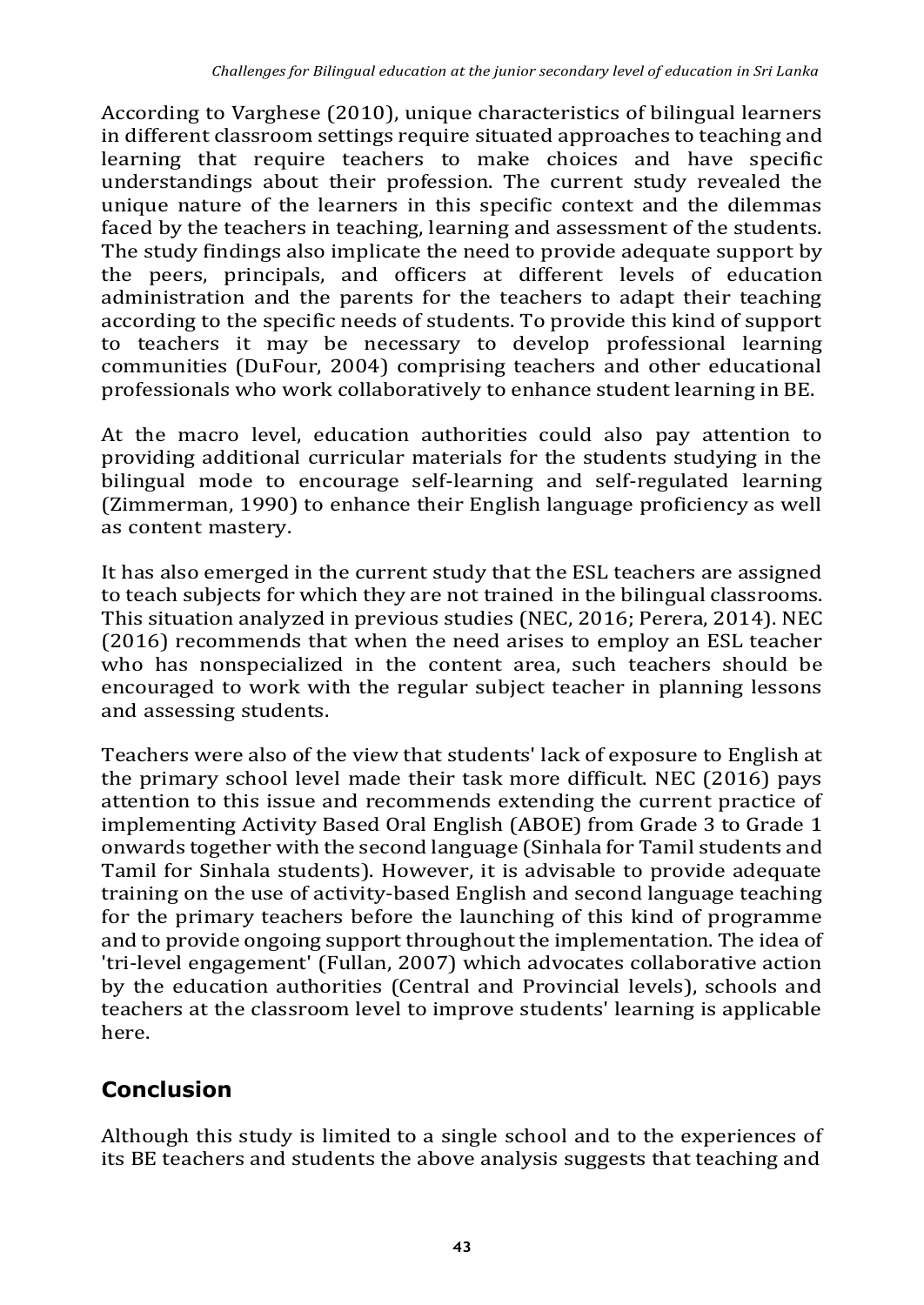learning in bilingual classrooms could be a great challenge for both teachers and students in this kind of under-resourced schools where students come from underprivileged families. Students' lack of necessary basic skills in the English language due to lack of exposure toL2 during primary school level and the inappropriate pedagogical practices used by the BE teachers appear to be a major barrier for successful BE in this particular school. In this context, the use of English as the medium of instruction in bilingual classrooms is quite problematic. Current practices need to be revised to include strategies such as the gradual introduction of English medium instructions. It may be useful to encourage teachers through teacher education and In-service training programmes to use more flexible approaches such as translanguaging (Garcia & Lin, 2017; Creese & Blackledge, 2010) in teaching and learning, student-centred teaching and an appropriate CLIL model by providing adequate theoretical understanding and practical strategies to flexibly adapt them in different classroom situations.

Bilingual education is beneficial to the individual as well as the society and therefore the authors argue that it needs to be further expanded and developed in Sri Lanka to enhance the quality, equity, inclusivity and to promote lifelong learning which is highlighted in the Sustainable Development Goal (SGD)-4 relevant to education. To improve the current situation of BE in Sri Lanka it is necessary to provide adequate training, guidance, and necessary resources as well as support for the BE teachers by the school and other relevant authorities. Developing professional learning communities (DuFour, 2004) comprising collaborating teachers in schools and other professionals/officers who are supposed to support teachers at the school level will also be useful to improve teaching-learning and students' achievements. To facilitate that kind of involvement of provincial/zonal and school level authorities and teachers the MoE and the NIE have to adopt a participatory approach or 'tri-level engagement' where mutual interaction and support for change occur among three levels of school and classroom, provincial, and Central (MoE and NIE) as suggested by Fullan (2007) in reforming education rather than using a top-down approach.

## **Acknowledgement**

The study was conducted under the English Language Teaching Research Partnership (ELTRP) award 2015/2016 of the British Council, Sri Lanka. We deeply appreciate the contribution of the bilingual teachers and students in the particular school who participated in the study and the assistance provided by Priyani Panditharathne of K/Peradeniya Central College, at the initial stage of this study.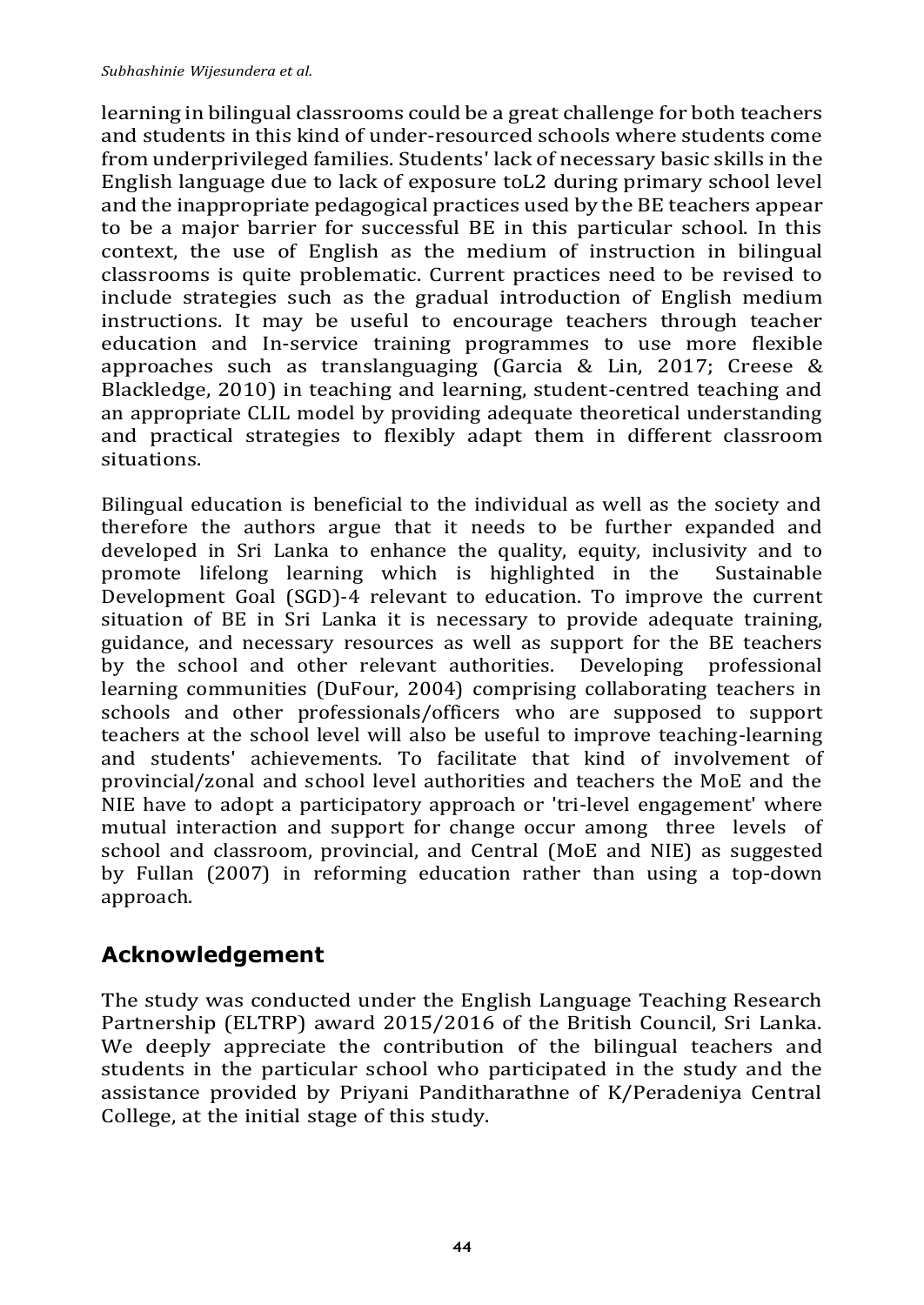## **References**

- Benegas, D. (2012). CLIL teacher development: Challenges and experiences. *Latin American journal of content and language integrated learning*, 5 (1), 46-56. DOI[:10.5294/laclil.2012.5.1.4](http://dx.doi.org/10.5294/laclil.2012.5.1.4)
- Benson, C. (2002). Real and Potential Benefits of Bilingual Programmes in Developing Countries. *International Journal of Bilingual Education and Bilingualism*, 5(6), 303-317. DOI: 10.1080/13670050208667764
- Benson, C. (2004). Do we expect too much of bilingual teachers? Bilingual teaching in developing countries. *Bilingual Education and Bilingualism*, 7(2&3), 204-221. DOI: 10.1080/13670050408667809
- Creese, A. & Blackledge, A. (2010). Translanguaging in the Bilingual Classroom: A Pedagogy for Learning and Teaching? *The Modern Language Journal, 94*(1), 103-115. Retrieved April 20, 2021, from <http://www.jstor.org/stable/25612290>
- Coyle, D. (2009). Investigating Student Gains: Content and Language Integrated Learning, *ITALIC Research Report*. Aberdeen: University of Aberdeen. <http://www.abdn.ac.uk/italic>
- Coyle, Do, Hood, Philip, Marsh, David (2010). *Content and Language Integrated Learning*. Cambridge: Cambridge University Press I.C.
- Cummins, J. (1979). Linguistic Interdependence and the Educational Development of Bilingual Children. *Review of Educational Research*, 49, 222–251. https:/[/doi.org/10.3102/00346543049002222](https://doi.org/10.3102%2F00346543049002222)
- Cummins, J. (1980). The Entry and Exit Fallacy in Bilingual Education. *NABE Journal*, 4, 25–60. <https://doi.org/10.1080/08855072.1980.10668382>
- Cummins, J. (1981). Empirical and theoretical underpinnings of bilingual education. *The Journal of Education, 163*(1), 16-29. <http://www.jstor.org/stable/42772934>
- Cummins, J. & Honberger, N. (2008). Encyclopedia of language and education (second edition). *Bilingual Education*, 5, 1-16.
- DuFour, R. (2004). Schools as learning communities: What is a learning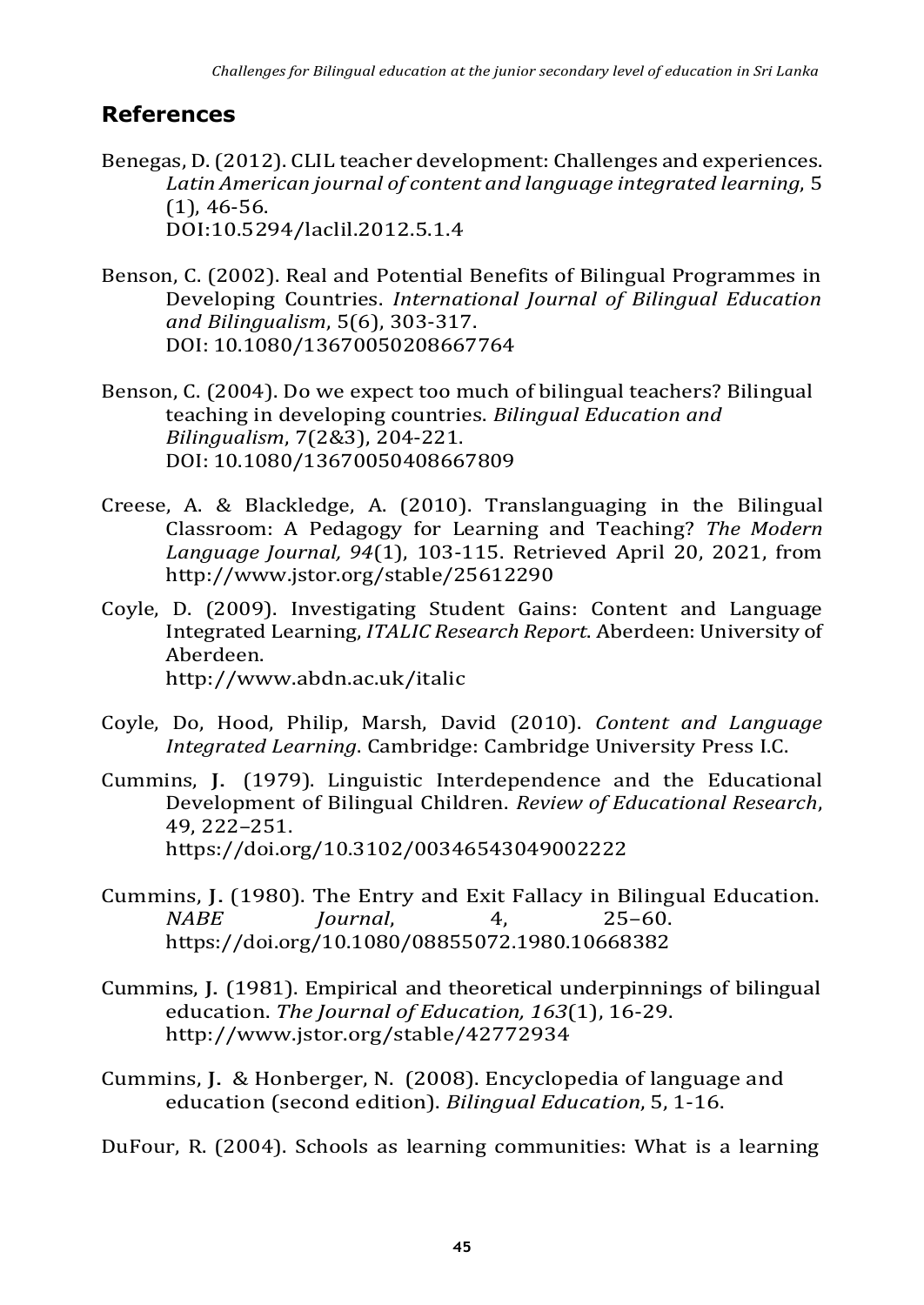community? *Education Leadership*, 61(8), 6-11.

- Flores, B. B. (2001). Bilingual Education Teachers' Beliefs and Their Relation to Self-Reported Practices, *Bilingual Research Journal*, 25, 3, 275-299. DOI: [10.1080/15235882.2001.10162795](https://doi.org/10.1080/15235882.2001.10162795)
- Fullan, M. (2007). Change Theory as a Force for School Improvement. In: Burger J.M., Webber C.F., Klinck P. (eds) Intelligent Leadership. *Studies in Educational Leadership*, vol 6. Springer, Dordrecht. https://doi.org/10.1007/978-1-4020-6022-9\_3
- Garcia, O. (2009). Bilingual education in the 21st century: A global perspective. New York: Wiley.
- García, O. & Lin, A. M. Y. (2017). Translanguaging in Bilingual Education. In: García O., Lin A., May S. (eds) *Bilingual and Multilingual Education. Encyclopedia of Language and Education* (3rd ed.). Springer, Cham.117-130. [https://doi.org/10.1007/978-3-319-02258-1\\_9](https://doi.org/10.1007/978-3-319-02258-1_9)
- Greene, J. A. (1998). Meta-analysis of the effectiveness of the bilingual education. Austin: University of Texas.
- Harrop, E. (2012). Content and language integrated Learning (CLIL): Limitations and possibilities*. Encuentron*, 21, 57-70 and 21, 55-70. [https://eric.ed.gov/?id=ED539731.](https://eric.ed.gov/?id=ED539731)
- Karunakaran, T. (2011). Bilingual Education and its Implications in Sri Lanka. *Contemporary Discourse*, 2(1), 19-25.
- Krashen, S. D. (1984). Bilingual Education and Second Language Acquisition Theory. In California State Department of Education. *Schooling and minority students: A theoretical framework.* Sacramento, Office of Bilingual and Bicultural Education, California State Department of Education, 63-91. ED 249773.
- Merriam, S. B. (2009). Qualitative Research: a guide to design and implementation. San Francisco: Jossey-Bass.Nanayakkara, P. (2015). Critical Analysis of the Bilingual education Policy in Sri Lanka. *Educational Perspectives*, 4(2), 15-32.
- National Institute of Education. (2010). Teacher development manual-2. Maharagama: Cell of language Coordination, NIE.
- National Education Commission. (2016). *Study on Medium of Instruction, National and International Languages in General Education in Sri*